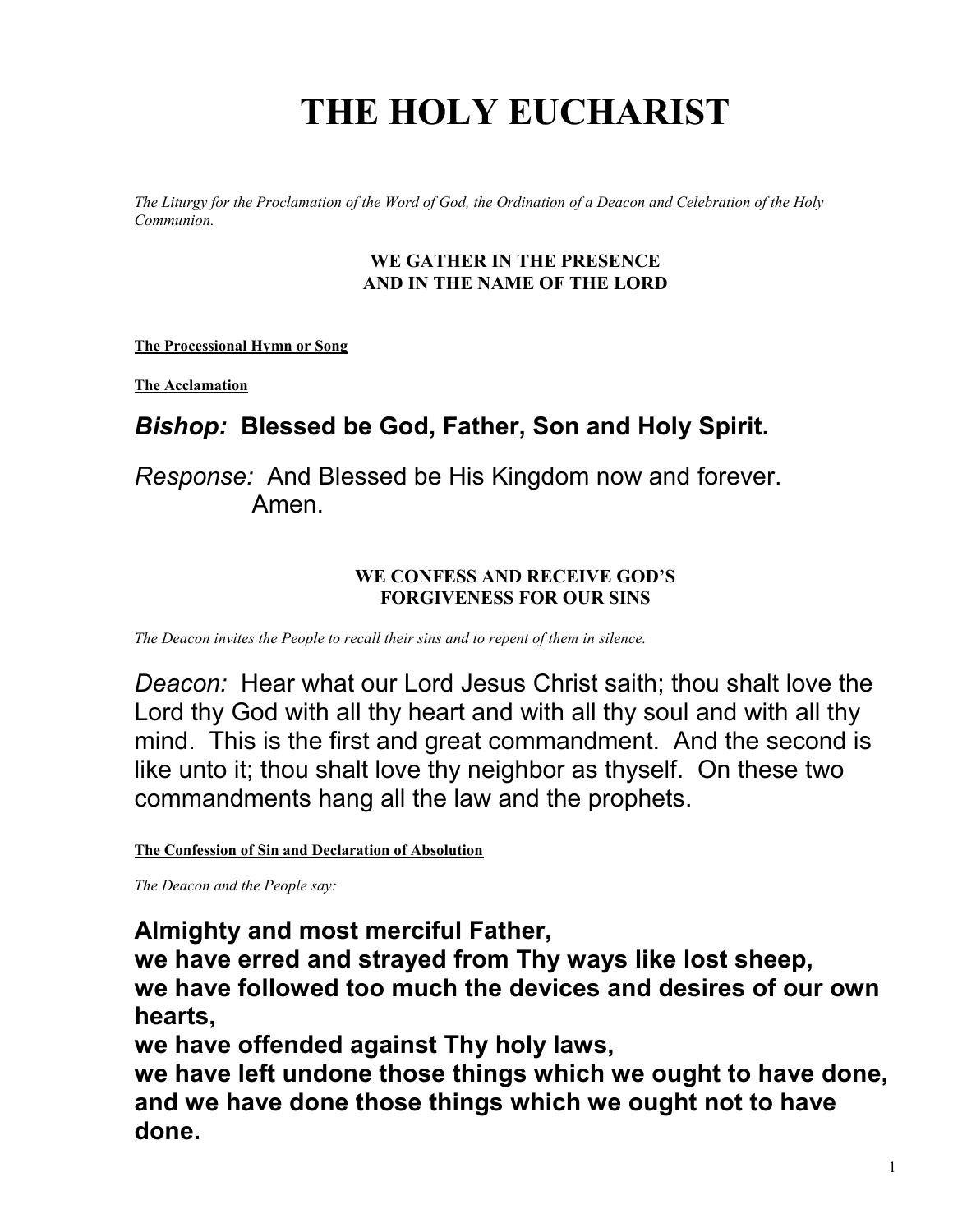**But Thou, O Lord, have mercy upon us, spare Thou those who confess their faults, restore Thou those who are penitent, according to Thy promises declared unto mankind in Christ Jesus our Lord; and grant, O most merciful Father, for His sake, that we may hereafter live a godly, righteous and sober life, to the glory of Thy holy name. Amen.**

*The Bishop says*

*Bishop:* **May Our Lord Jesus Christ, who has left power to his Church to absolve all sinners who truly repent and believe in Him, of His great mercy forgive you all your offenses; and by His authority committed to me, I absolve you from all your sins; in the Name of the Father, and of the Son and of the Holy Spirit.**

*Response:* Amen.

**The Gloria** (Sung)

**Praise and Worship in Music**

**The Collect**

*Bishop:* **O God of unchangeable power and eternal light: Look favorably on your whole Church, that wonderful and sacred mystery; by the effectual working of your providence, carry out in tranquility the plan of salvation; let the whole world see and know that things which were cast down are being raised up, and things which had grown old are being made new, and that all things are being brought to their perfection by Him through whom all things were made, your Son Jesus Christ Our Lord; who lives and reigns with you, in the unity of the Holy Spirit, one God, for ever and ever.**

*Response:* Amen.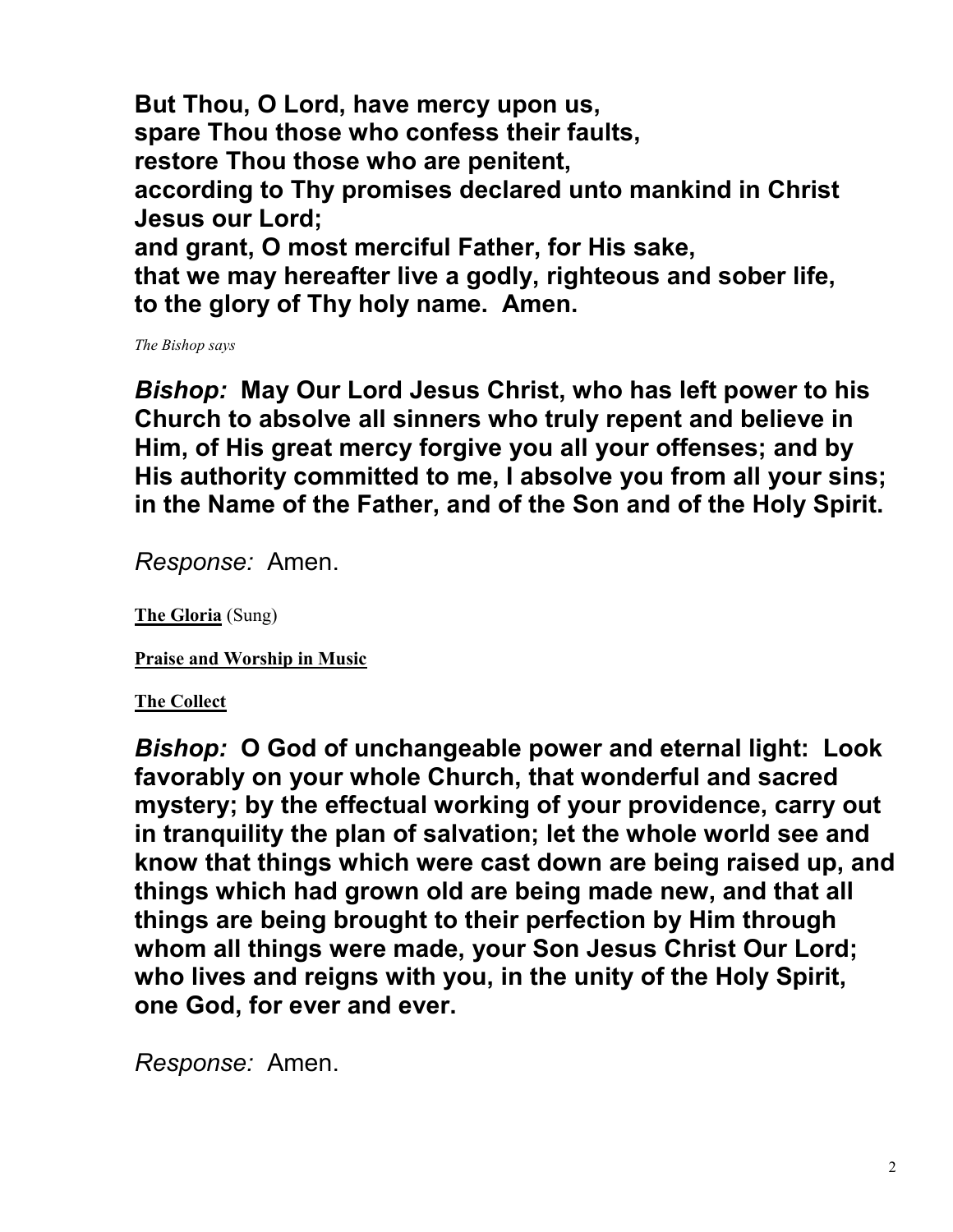#### **WE PROCLAIM AND RESPOND TO THE WORD OF GOD**

#### **The Old Testament Lesson**

*Reader:* A Reading from the Book of Numbers 3:5-10a.

*After the Reading, the Reader says*

*Reader:* The Word of the Lord.

#### *Response:* **Thanks be to God.**

#### **The Psalm—Psalm 100**

*After the reading of the Psalm, the Reader and People say together*

## **Glory to the Father, and to the Son, and to the Holy Spirit: as it was in the beginning, is now, and will be for ever. Amen.**

**The New Testament Lesson**

*Reader:* A Reading from the Book of Acts 6:1-7a.

*After the Reading, the Reader says*

*Reader:* The Word of the Lord.

#### *Response:* **Thanks be to God.**

**The Proclamation of the Gospel**

Deacon: The Lord be with you.

**People**: And also with you.

Deacon: May the Lord be on our minds, on our lips and in our hearts as we hear His Holy Gospel. The Holy Gospel of our Lord Jesus Christ according to Saint

 $\overline{\phantom{a}}$  , where  $\overline{\phantom{a}}$ **People**: Glory to you, Lord Christ.

People. Glory to you, Lord Crimst.<br>Deacon: We are reading from \_\_\_\_\_\_\_\_\_\_\_\_\_\_\_\_\_\_'s Gospel chapter \_\_\_\_\_\_\_\_\_, beginning at verse \_\_\_\_\_\_\_\_\_\_\_\_.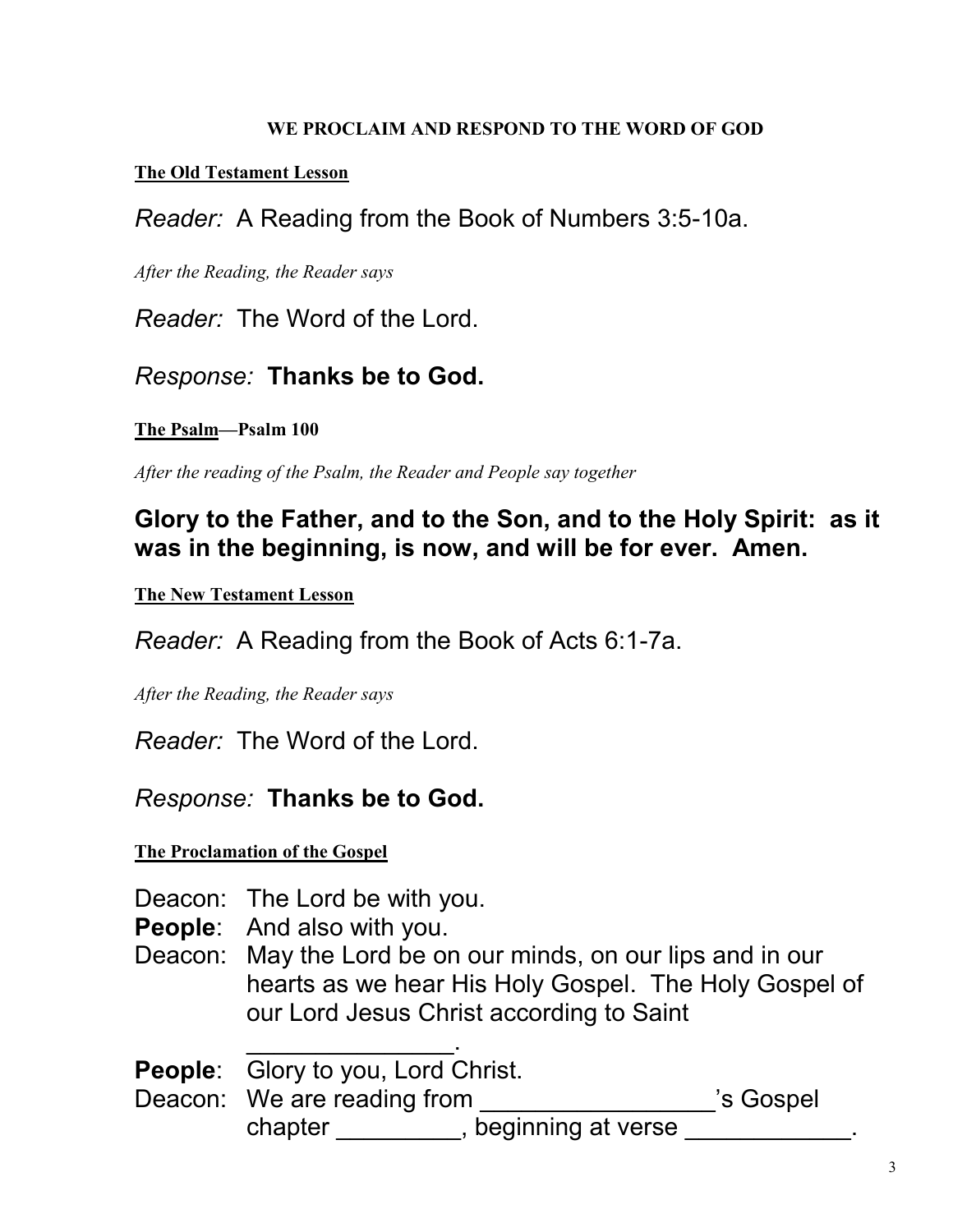After the Gospel reading, the deacon elevates the book and says:

Deacon: The Gospel of the Lord. **People**: Praise to you, Lord Christ.

**The Sermon**

#### **WE MAKE OUR PROFESSION OF FAITH** (The Nicene Creed)

*Bishop and People:*

**I believe in One God, the Father, the Almighty, maker of heaven and earth, of all that is, seen and unseen.**

**I believe in one Lord, Jesus Christ, the only Son of God, eternally begotten of the Father, God from God, Light from Light, true God from true God, begotten, not made, of one Being with the Father. Through Him all things were made.**

**For our sake He came down from heaven and was incarnate by the Holy Spirit of the Virgin Mary, and was made man.**

**For our sake He was crucified under Pontius Pilate; He suffered death and was buried.**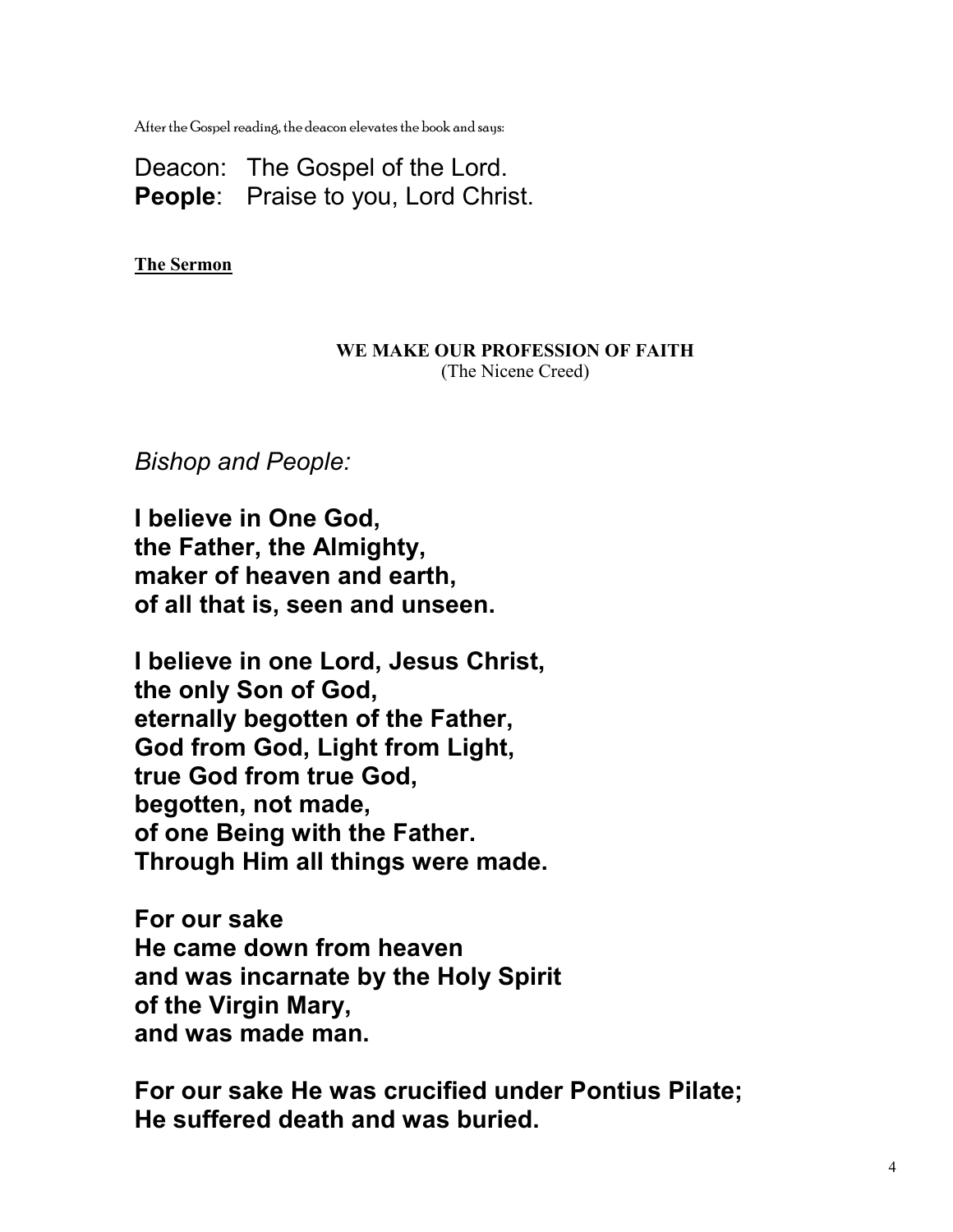**On the third day He rose again in accordance with the Scriptures; He ascended into heaven and is seated at the right hand of the Father.**

**He will come again to judge the living and the dead, and His kingdom will have no end. I believe in the Holy Spirit, the Lord and giver of life, Who proceeds from the Father and the Son. With the Father and the Son He is worshiped and glorified. He has spoken through the Prophets.**

**I believe in one, holy, catholic and apostolic Church. I acknowledge one baptism for the forgiveness of sins. I look for the resurrection of the dead, and the life of the world to come. Amen.**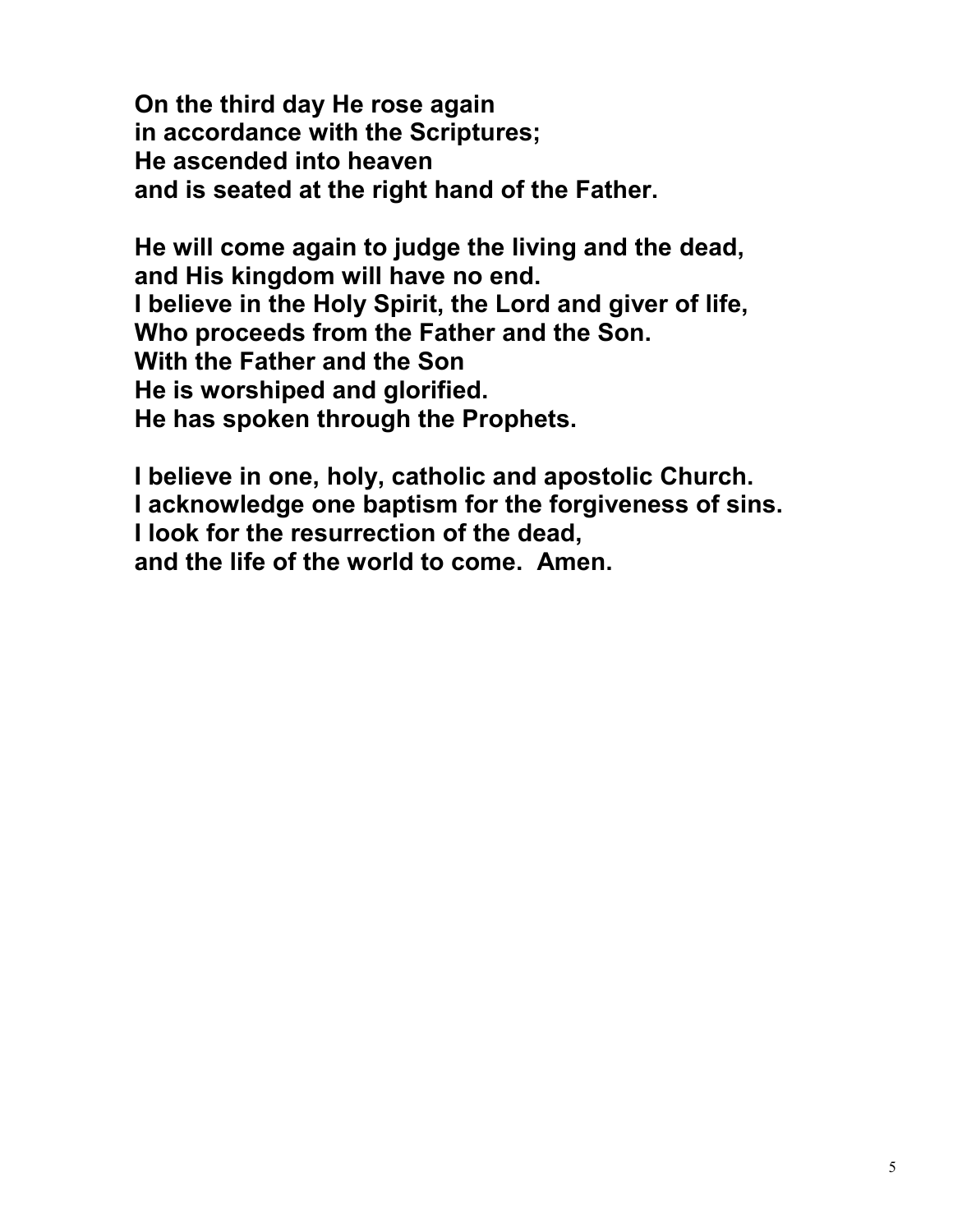#### **THE CONSECRATION OF A DEACON**

#### **The Calling and Presentation**

*The Bishop is seated. The candidate is called forward. Two priest-presenters and additional lay presenters stand before the Bishop and present the candidate, saying*

*Presenters*:Most Reverend Craig Bates, Bishop in the Church of God, on behalf of the clergy and people of the Diocese of the Northeast, we present to you Janek Tamme to be ordained a deacon in Christ's holy catholic Church.

## *Bishop:* **Has he been selected in accordance with the canons of this Church? And do you believe his manner of life to be suitable to the exercise of this ministry?**

*Presenters:* We certify to you that he has satisfied the requirements of the canons, and we believe him qualified for this order.

*The Bishop says to the candidate*

*Bishop:* **Will you be loyal to the doctrine, discipline and worship of Christ as this Church has received them? And will you, in accordance with the canons of this Church, obey your bishop and other ministers who may have authority over you and your work?**

*The Candidate answers*

*Candidate:* I am willing and ready to do so; and I solemnly declare that I do believe the Holy Scriptures of the Old and New Testaments to be the Word of God, and to contain all things necessary to salvation; and I do solemnly engage to conform to the doctrine, discipline and worship of the International Communion of the Charismatic Episcopal Church.

*The Candidate then signs the above Declaration in the sight of all present*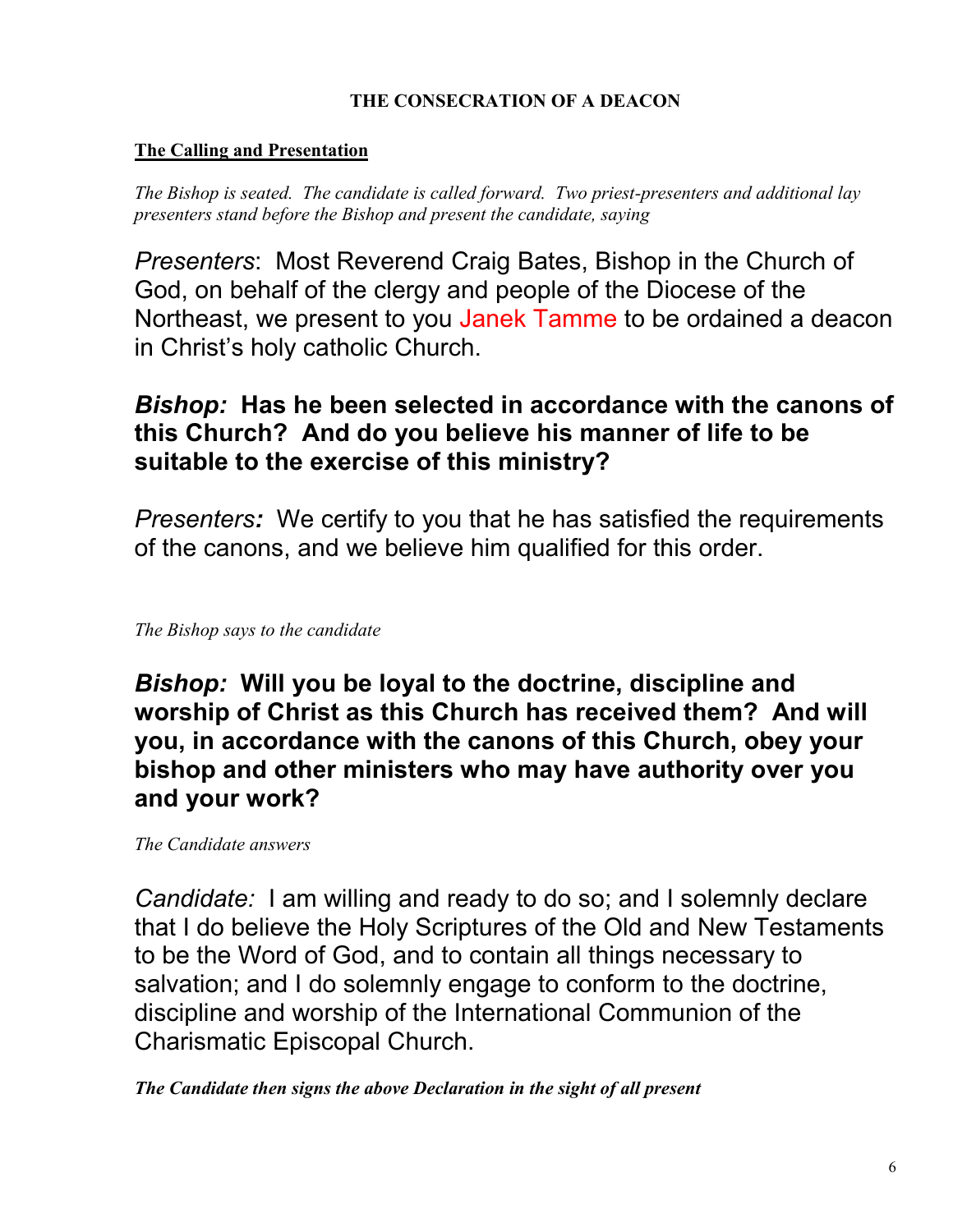*All stand. The Bishop says to the People*

*Bishop:* **Dear friends in Christ, you know the importance of these ministries and the weight of your responsibility in presenting Janek Tamme for ordination to the sacred order of deacons. Therefore, if any of you know any impediment or crime because of which we should not proceed, come forward now and make it known.**

*If no objection is made, the Bishop continues*

## *Bishop:* **Is it your will that Janek Tamme be ordained deacon?**

*Response:* It is.

## *Bishop:* **Will you uphold this man in his ministry?**

*Response:* We will.

#### **The Exhortation**

*The People are seated. The Bishop addresses the candidate*

*Bishop:* **My son, you are being raised to the order of deacons. The Lord has set an example for you to follow.**

**As deacon, you will serve Jesus Christ, who was known among His disciples as the one who served others. Do the will of God generously. Serve God and mankind in love and joy. Look upon all unchastity and avarice as worship of false gods; for no man can serve two masters.**

**Like the men the apostles chose for works of charity, you should be a man of good reputation, filled with wisdom and the Holy Spirit. Show before God and mankind that you are above every suspicion of blame, a true minister of Christ and of God's mysteries, a man firmly rooted in faith.**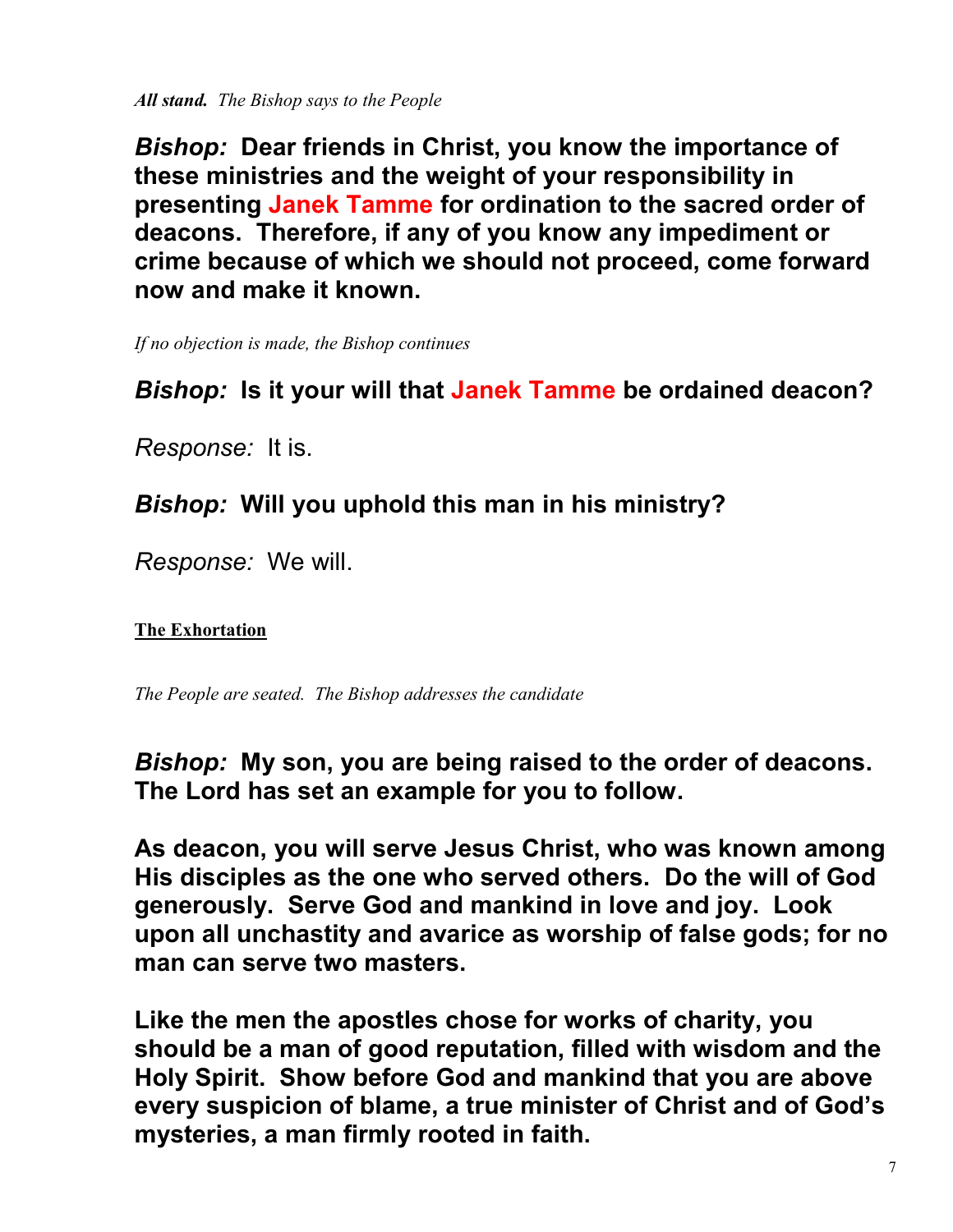**Never turn away from the hope which the Gospel offers; now you must not only listen to God's word but also preach it. Hold the mystery of faith with a clear conscience. Express in action what you proclaim by word of mouth. Then the people of Christ, brought to life by the Spirit, will be an offering God accepts. Finally, on the last day, when you go to meet the Lord, you will hear Him say: "Well done, good and faithful servant, enter into the joy of your Lord."**

*The Candidate answers* **Amen.**

**The Examination** 

*The Candidate stands before the Bishop* 

*Bishop:* **My son, before you are ordained deacon, you must declare before the people your intention to undertake the office.**

**Are you willing to be ordained for the Church's ministry by the laying on of hands and the gift of the Holy Spirit?**

*Candidate:* I am.

*Bishop:* **Are you resolved to hold the mystery of the faith with a clear conscience, as the Apostle urges, and to proclaim this faith in word and action as it is taught by the Gospel and the Church's tradition?**

*Candidate:* I am.

*Bishop:* **Are you resolved to maintain and deepen a spirit of prayer appropriate to your way of life and, in keeping with what is required of you, to celebrate faithfully the Daily Office for the Church and for the whole world?**

*Candidate:* I am.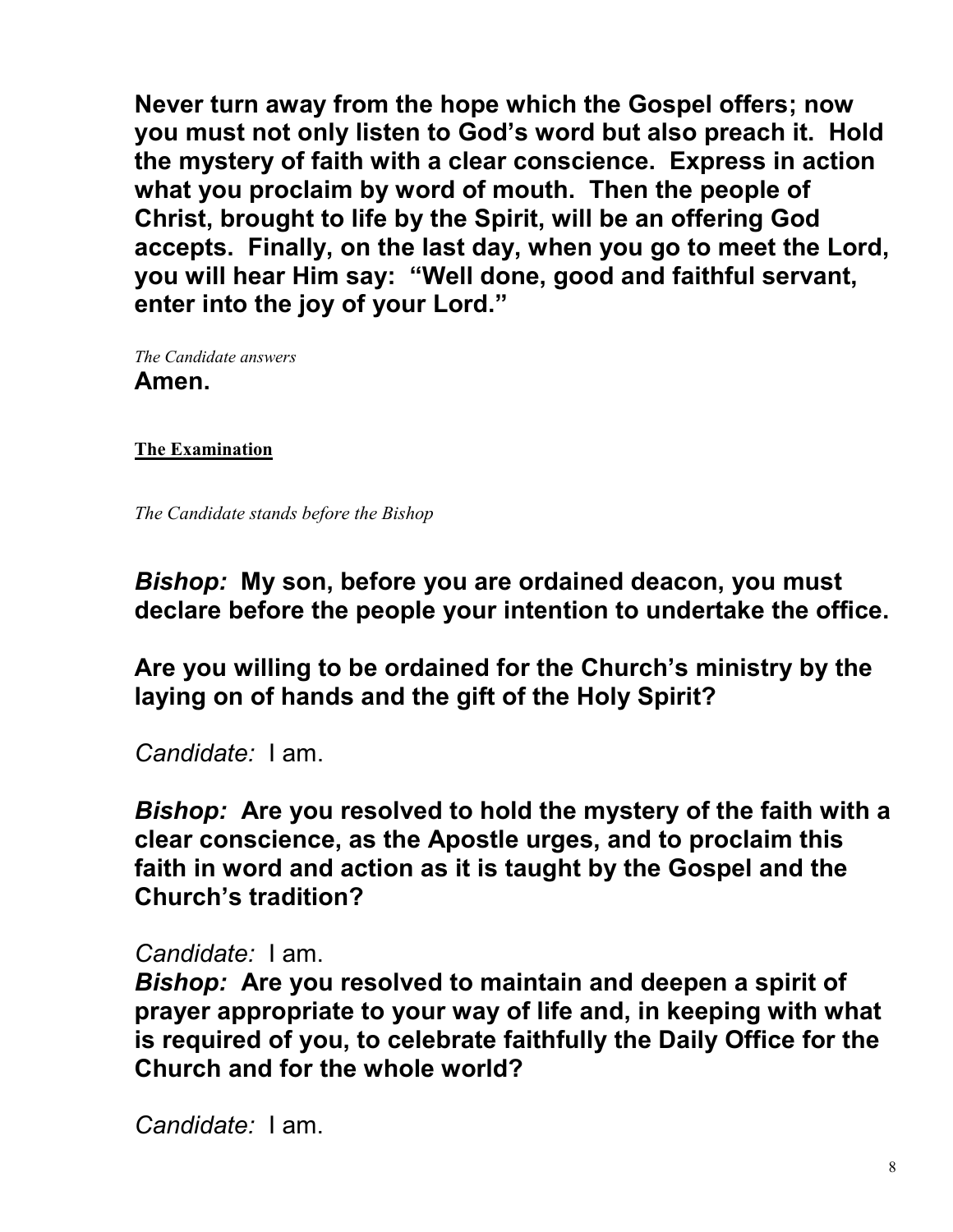*Bishop:* **Are you resolved to shape your way of life [and that of your family,** *or* **household,** *or* **community] always according to the example of Christ, whose body and blood you will give to the people?**

*Candidate:* I am.

### *Bishop:* **Are you resolved to be faithful in the reading and study of the Holy Scriptures?**

*Candidate:* I am.

*Bishop:* **May the Lord who has given you the will to do these things give you the grace and power to perform them.**

*Candidate:* Amen.

#### **The Promise of Obedience**

*The Candidate goes to the Bishop and, kneeling before him, places his joined hands between those of the Bishop*

## *Bishop:* **Do you promise respect and obedience to me and my successors?**

*Candidate:* I do.

## *Bishop:* **May God who has begun the good work in you bring it to fulfillment.**

#### **The Litany for Ordinations**

*All stand, and the Bishop invites the People to pray*

*Bishop:* **My dear people, let us pray that the all-powerful Father may pour out the gifts of heaven on this servant of His, whom He has chosen to be deacon.**

*The Candidate prostrates himself*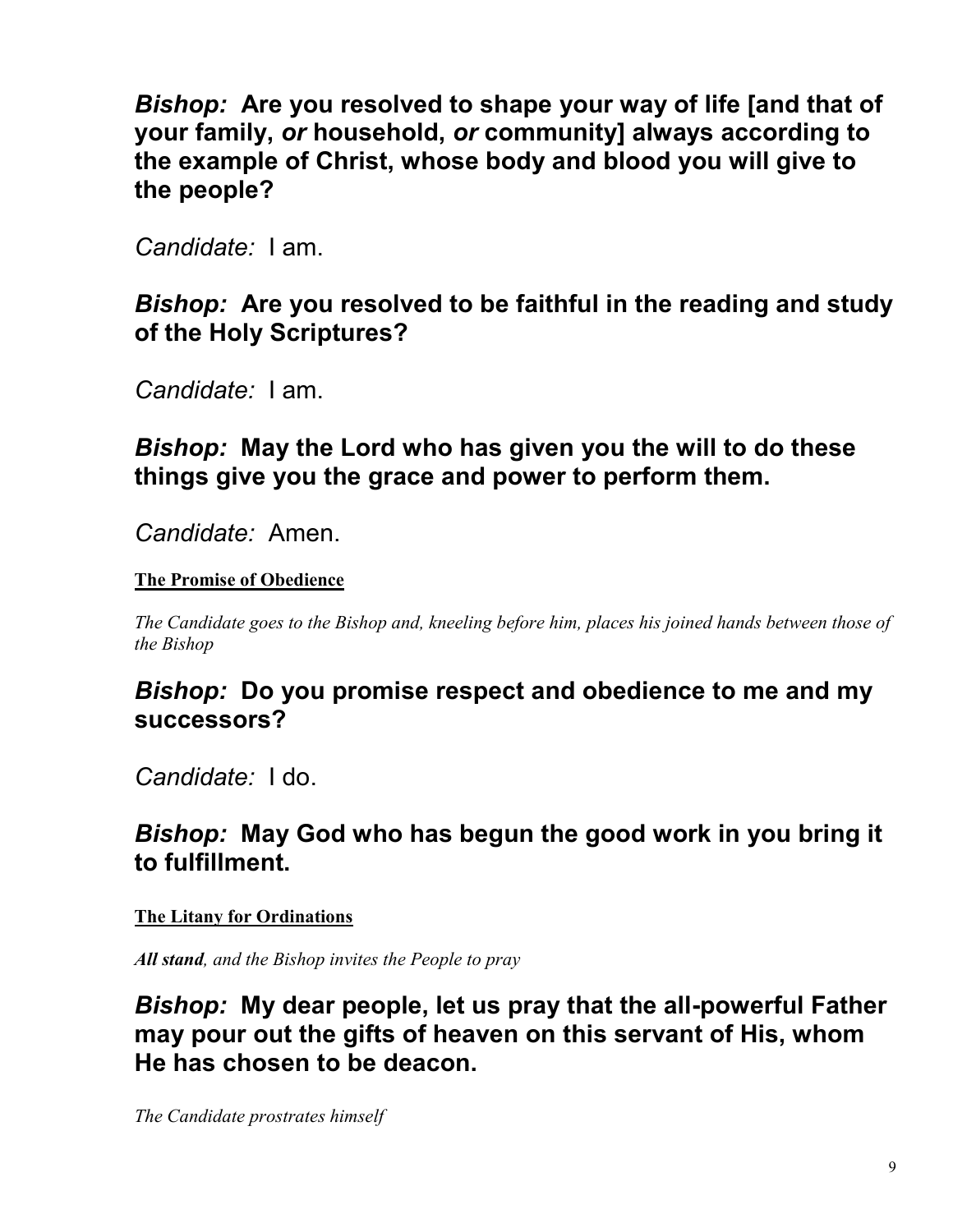*The Litany is prayed responsively*

*Leader:* In peace let us pray to the Lord.

God the Father, *Have mercy on us.*

God the Son, *Have mercy on us.*

God the Holy Spirit, *Have mercy on us.*

Holy Trinity, one God, *Have mercy on us.*

We pray to you, Lord Christ. *Lord, hear our prayer.*

For the holy Church of God, that she may be filled with truth and love and found without fault at the Day of your Coming, we pray to you, O Lord. *Lord, hear our prayer.*

For all members of your Church in their vocation and ministry, that they may serve you in a true and godly life, we pray to you, O Lord. *Lord, hear our prayer.*

For Randolph Adler, our Patriarch, for Craig Bates, our Bishop, and for all bishops, priests and deacons, that they may be filled with your love, may hunger for truth and may thirst after righteousness, we pray to you, O Lord.

#### *Lord, hear our prayer.*

*The following petitions are prayed by the Bishop who is presiding*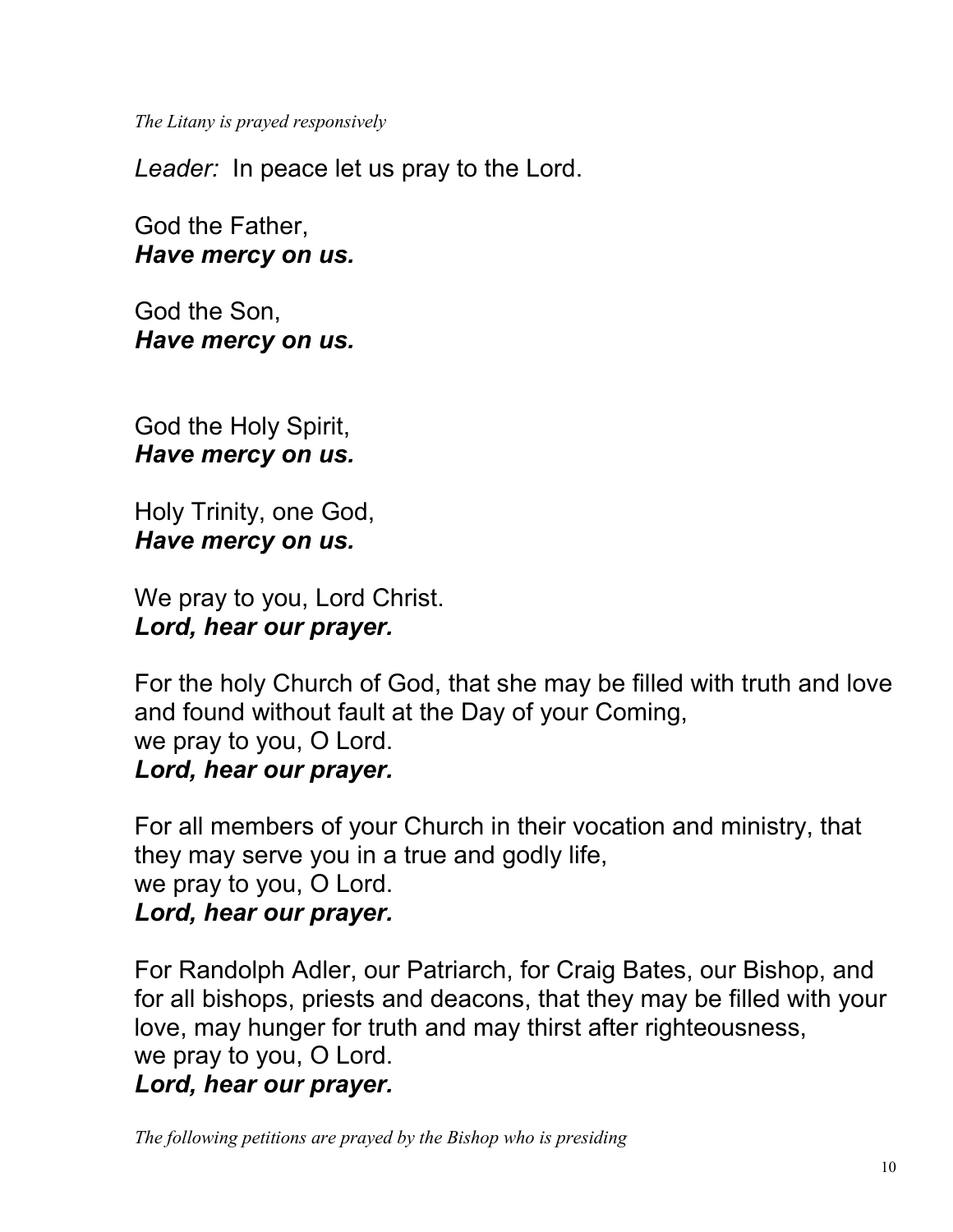**For Janek, chosen deacon in your holy Catholic Church, we pray to you, O Lord.**

*Lord, hear our prayer.*

# **That he may faithfully fulfill the duties of this ministry, build up your Church and glorify your Name, we pray to you, O Lord.**

*Lord, hear our prayer.*

# **That by the indwelling of the Holy Spirit he may be sustained and encouraged to persevere to the end, we pray to you, O Lord.**

*Lord, hear our prayer.*

# **For his family, that they may be adorned with all Christian virtues,**

**we pray to you, O Lord.** *Lord, hear our prayer.*

*The leader continues*

For all who fear God and believe in you, Lord Christ, that our divisions may cease and that all may be one as you and the Father are one,

we pray to you, O Lord.

## *Lord, hear our prayer.*

For the mission of the Church, that in faithful witness she may preach the Gospel to the ends of the earth, we pray to you, O Lord. *Lord, hear our prayer.*

For those who do not yet believe and for those who have lost their faith, that they may receive the light of the Gospel, we pray to you, O Lord. *Lord, hear our prayer.*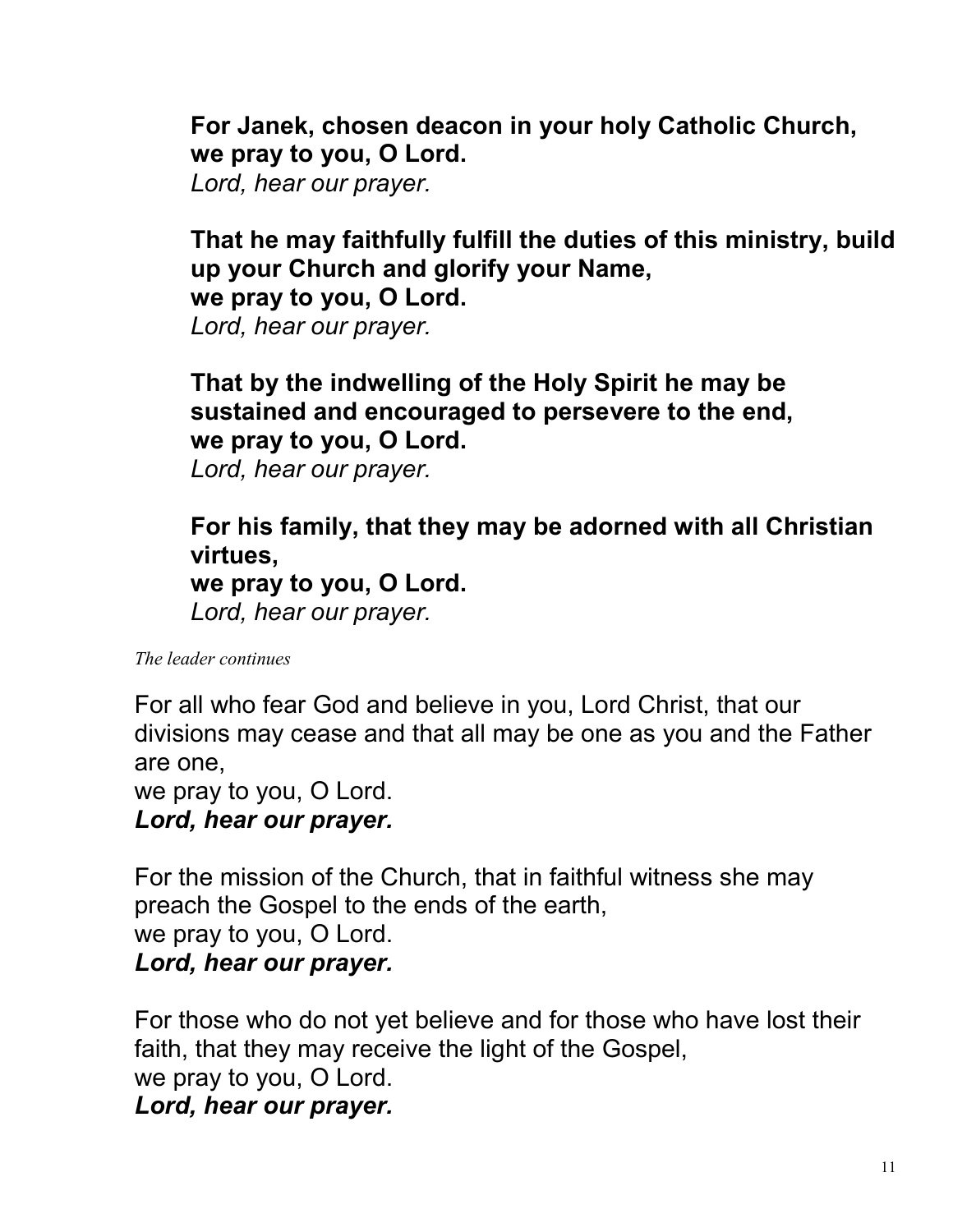For the peace of the world, that a spirit of respect and forbearance may grow among nations and peoples, we pray to you, O Lord. *Lord, hear our prayer.*

For those in positions of public trust, that they may serve justice and promote dignity and freedom of every person, we pray to you, O Lord.

## *Lord, hear our prayer.*

For the poor, the persecuted, the sick and all who suffer; for refugees, prisoners and all who are in danger, that they may be relieved and protected,

we pray to you, O Lord.

*Lord, hear our prayer.*

Rejoicing in the fellowship of the blessed Virgin Mary and all the saints, let us commend ourselves, and one another, and all our life to Christ our God.

*To you, O Lord our God.*

# *Bishop:* **Lord, have mercy**

*Response:* Christ, have mercy

# *Bishop:* **Lord, have mercy**

*The Bishop then says Bishop:* **The Lord be with you.**

*Response:* And also with you.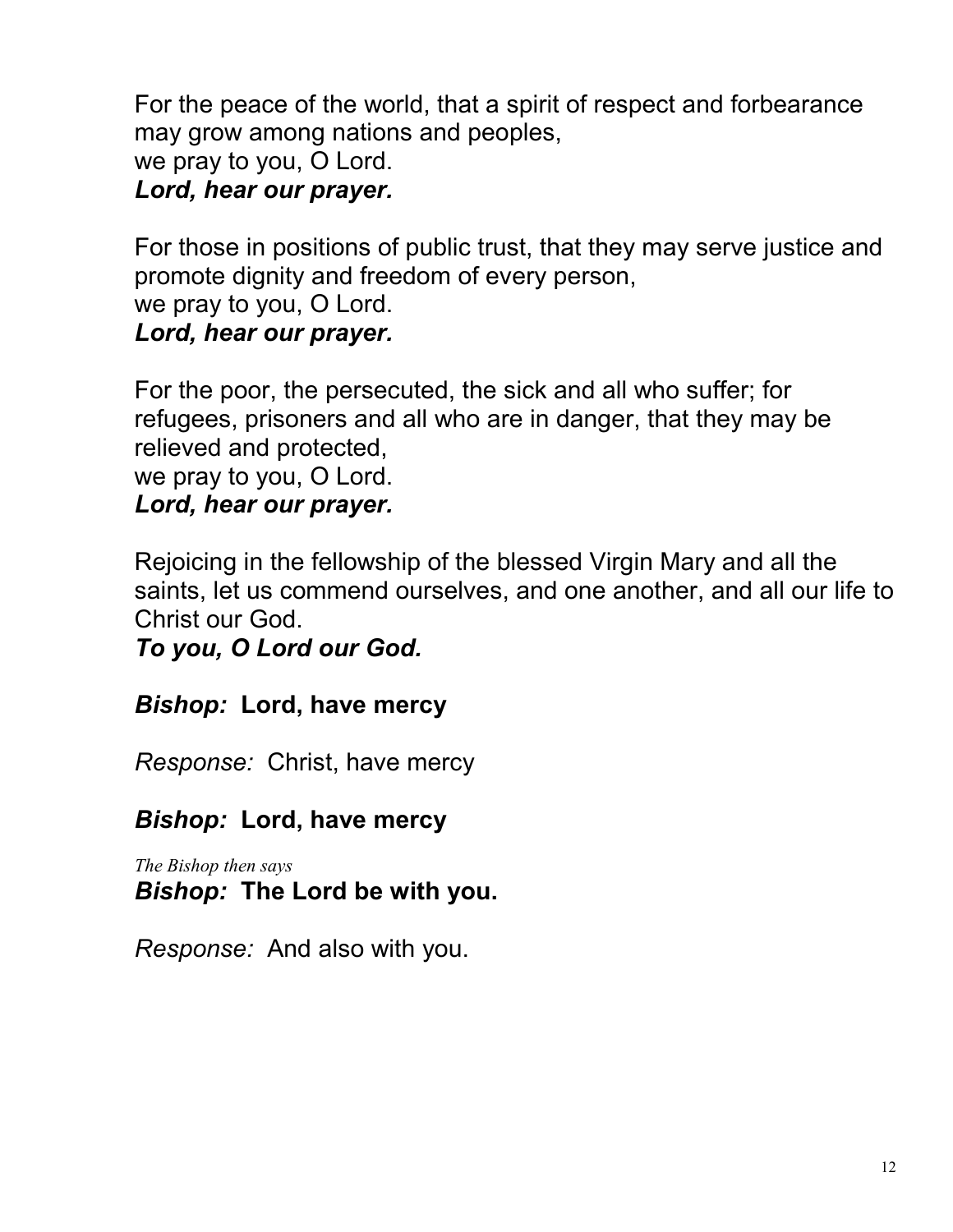*Bishop:* **Let us pray . . .**

**Lord God, hear our petitions and give us your help to this act of ministry. We judge this man to be worthy to serve as deacon and we ask you to bless them and make them holy. Grant this through Christ our Lord.**

Response: Amen.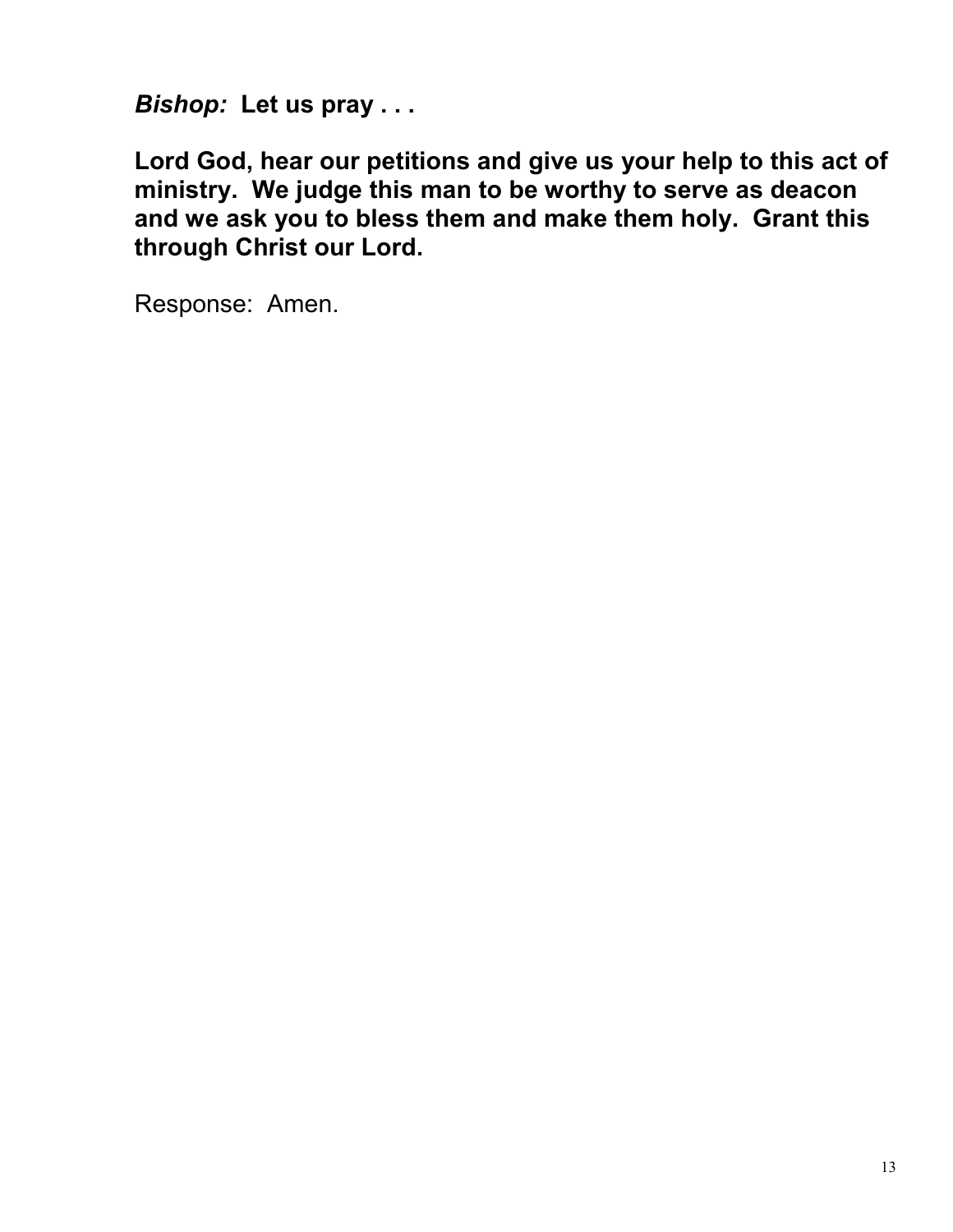*At the conclusion of the Litany, all stand except the Candidate who remains prostrate while the hymn Veni Creator Spiritus is sung responsively*

### **VENI CREATOR SPIRITUS**

**Come, Holy Ghost, our souls inspire,** And lighten with celestial fire. **Thou the anointing Spirit art,** Who dost Thy sevenfold gifts impart.

**Thy blessed unction from above,** Is comfort, life and fire of love. **Enable with perpetual light,** The dullness of our blinded sight.

**Anoint and cheer our soiled face** With the abundance of Thy grace. **Keep far our foes, give peace at home** Where Thou art guide, no ill can come.

**Teach us to know the Father, Son,** And Thee, of both, to be but One. **That, through the ages all along,** This may be our endless song:

**Praise to Thy eternal merit,** Father, Son and Holy Spirit.

*A period of silent prayer follows, the People still standing*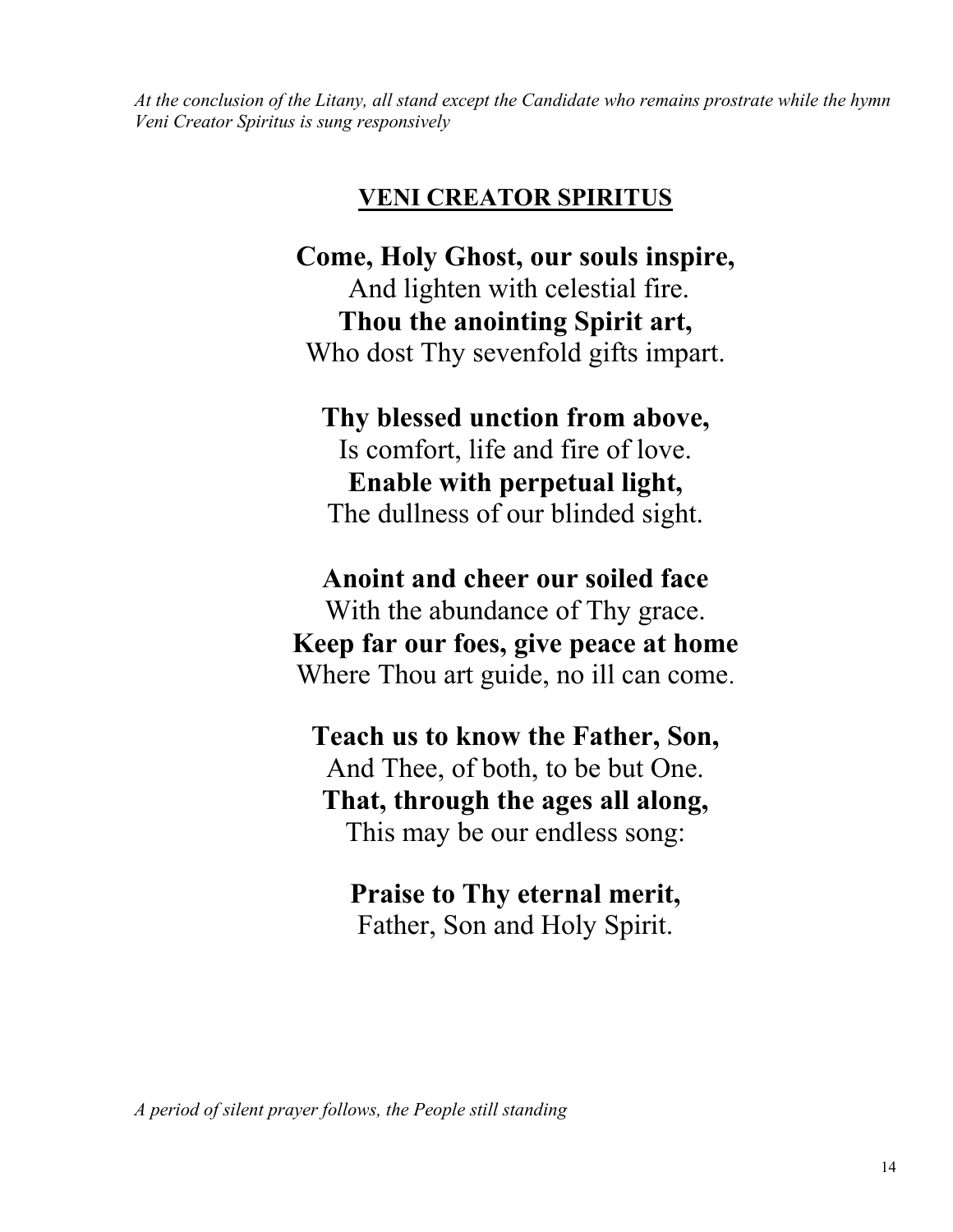#### **The Consecration**

*The Bishop says the prayer of consecration, the ordinand kneels before him.*

**Almighty God, be present with us by your power. You are the source of all honor, you assign to each his rank, you give to each his ministry. You remain unchanged, but you watch over all creation and make it new through your Son, Jesus Christ, our Lord: He is your Word, your power and your wisdom.**

**You foresee all things in your eternal providence and make due provision for every age. You make the Church, Christ's body, grow to its full stature as a new and greater temple. You enrich it with every kind of grace and perfect it with a diversity of members to serve the whole body in a wonderful pattern of unity.**

**You established a threefold ministry of worship and service for the glory of your name.**

**As ministers of your tabernacle, you chose the sons of Levi and gave them your blessing as their everlasting inheritance.**

**In the first days of your Church,**

**under the inspiration of the Holy Spirit,**

**the apostles of your Son appointed seven men of good repute to assist them in the daily ministry,**

**so that they themselves might be more free for prayer and preaching.**

**By prayer and the laying on of hands the apostles entrusted to those chosen men the ministry of serving at tables.**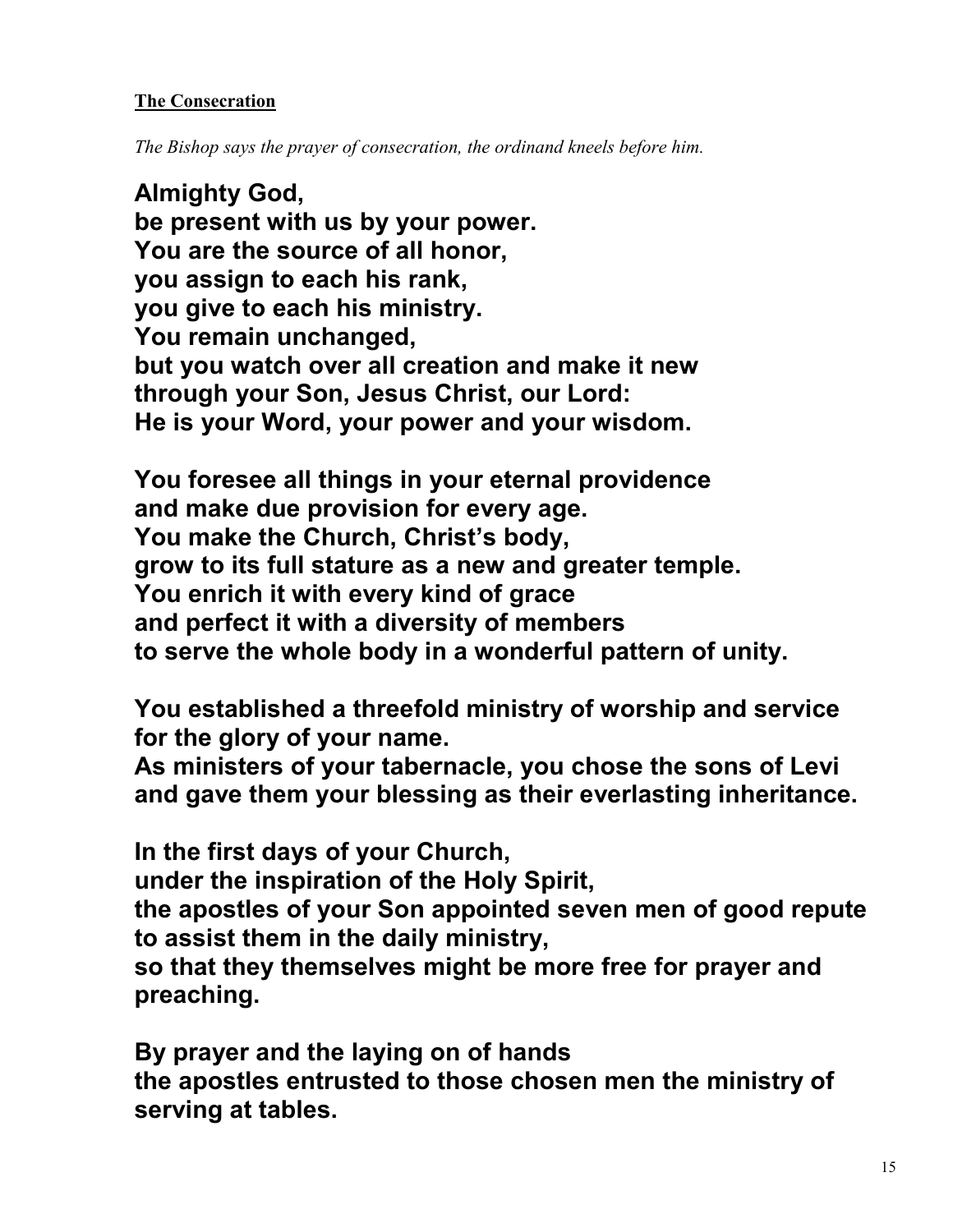**Therefore, Father, through Jesus Christ your Son, give your Holy Spirit to Janek. Fill him with grace and power, and make him a deacon in your Church.**

*After hands have been laid on the Candidate, the Bishop continues*

#### **Lord,**

**look with favor on this servant of yours, whom we now dedicate to the office of deacon, to minister at your holy altar.**

**Lord,** 

**send forth upon him the Holy Spirit, that he may be strengthened by the gift of your sevenfold grace to carry out faithfully the work of ministry.**

**May he excel in every virtue: in love that is sincere, in concern for the sick and the poor, in unassuming authority, in self-discipline and in holiness of life. May his conduct exemplify your commandments and lead your people to imitate his purity of life. May he remain strong and steadfast in Christ, giving to the world the witness of a pure conscience. May he in this life imitate your Son, who came, not to be served but to serve, and one day reign with Him in heaven.**

**We ask this through our Lord Jesus Christ, your Son, who lives and reigns with you and the Holy Spirit, one God, for ever and ever.**

Response: *Amen.*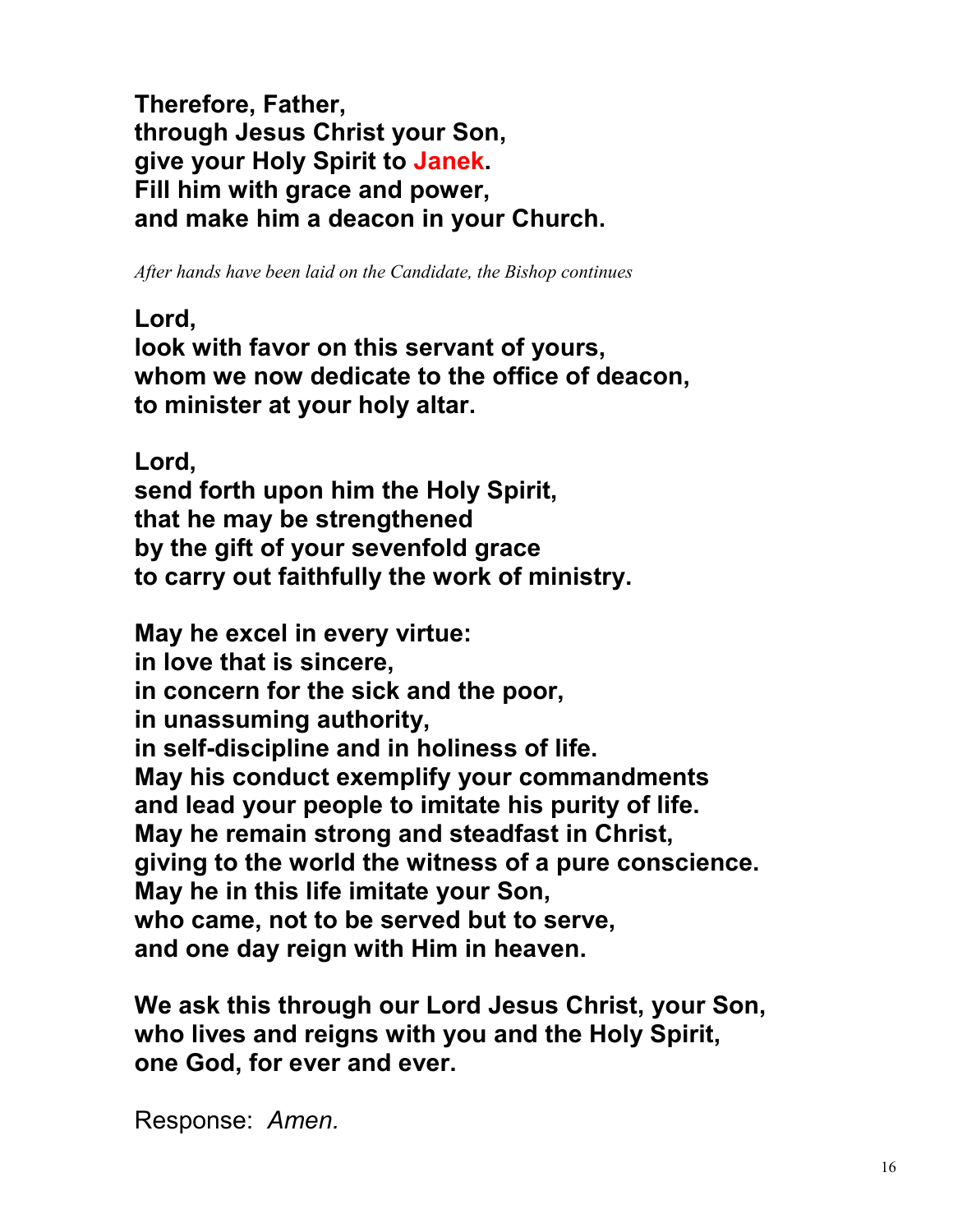#### **Investiture with Stole**

*The new Deacon is vested according the Order of Deacons*

#### **Presentation of the Bible**

*The Bishop presents the Deacon with a Bible, saying*

**Receive the Gospel of Christ, whose herald you now are. Believe what you read, teach what you believe, and practice what you teach.**

**Presentation of the Prayer Book**

*The Bishop presents the Deacon with a Prayer Book, saying*

**Receive this prayer book, and be among us as a man of prayer.**

*The Bishop presents the new Deacon to the Congregation*

*The Bishop prays for the wife of the new Deacon* 

**The Peace**

*The Bishop says to the Congregation*

#### *Bishop:* **The peace of the Lord be always with you.**

*Response:* And also with you. **The Holy Communion**

*After the Table is prepared, the Bishop goes to the Table and begins the Great Thanksgiving*